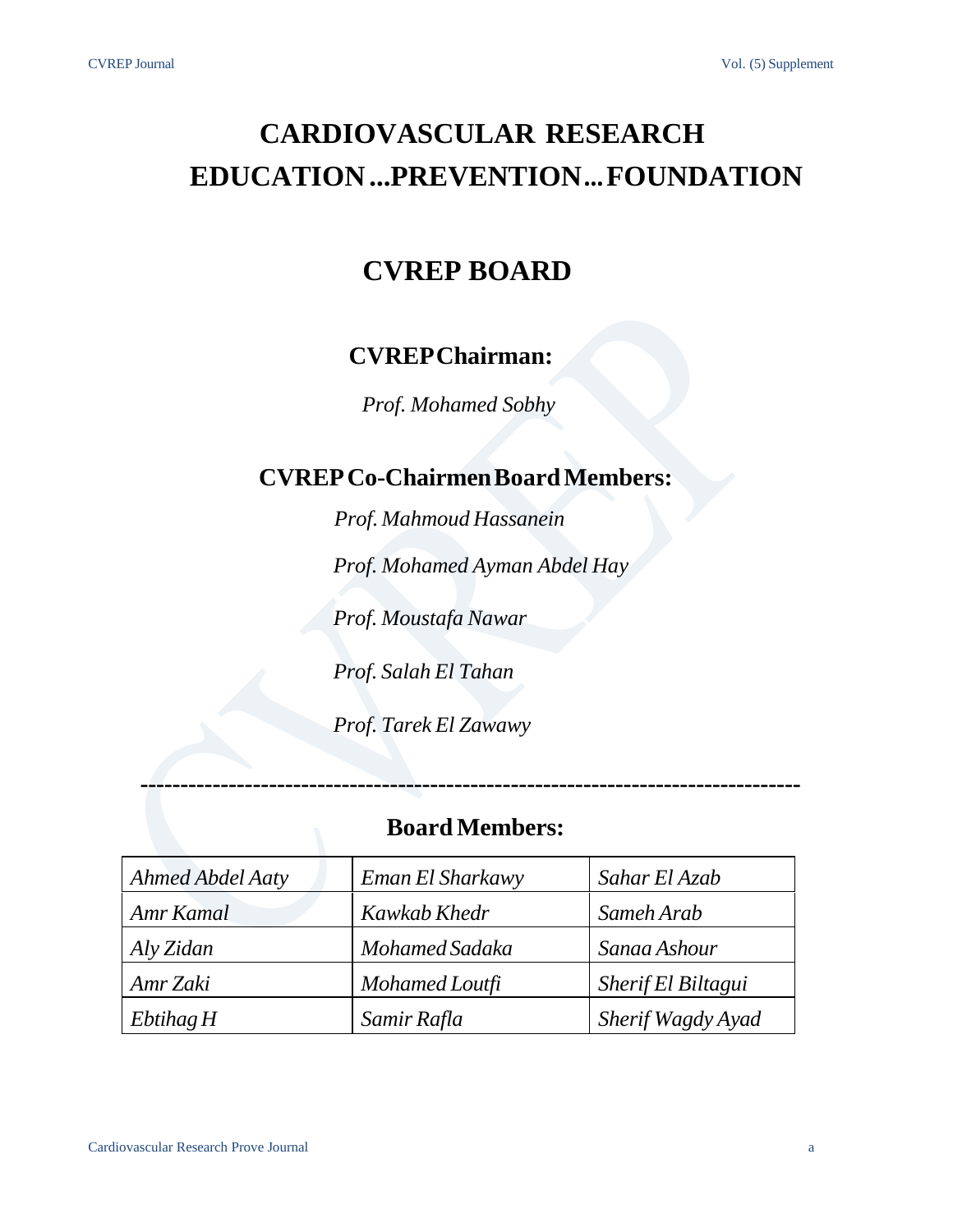## **CARDIOVASCULAR RESEARCH PROVE JOURNAL (CVREP)**

*CARDIOVASCULAR RESEARCH PROVE Journal*

**"***CVREP" Journal*

### **About the Journal:**

**"***CVREP" Journal* is the official Journal of **CardioAlex Research, Education & Prevention foundation**. It is a peer-reviewed journal, engaged in publishing high quality material on all aspects of Cardiovascular Medicine. It includes updates on cardiology, information to junior doctors, review articles, abstracts, articles related to research findings and technical evaluations. It also provides a forum for the exchange of information in all fields of cardiology.

**---------------------------------------------------------------------------**

### **Editor in Chief: Co-Editor:**

*Prof. Tarek El Zawawy Prof. Mohamed Sadaka*

### **Editorialoffice:**

*ICOM*

*North Africa Offices:*

**y-Egypt** -**Cairo:17 EmaratEl Madfaeya, City Starsst., infront of MasgedEl KowatEl Mosalaha, Nasr Cit -Alexandria:El Asdekaabuilding (2)–MasgedEl Asdekaast.,GardenCitySmouha-Egypt TEL./Fax: +2034204849 / +2034249072 Cellular: +201001224849 +201208000270**





*Gulf [Offices](mailto:info@icomgroup.org)***:**

**-Dubai:DamacBusinesstower1,ElAbrajst,BusinessBay,BurjKhalifaCommunity-Office1003-Dubai TEL.:+097144307892**

-**Manama:TEL.: +973 336 62 996**

**[Email:info@icomgroup.org](mailto:info@icomgroup.org)**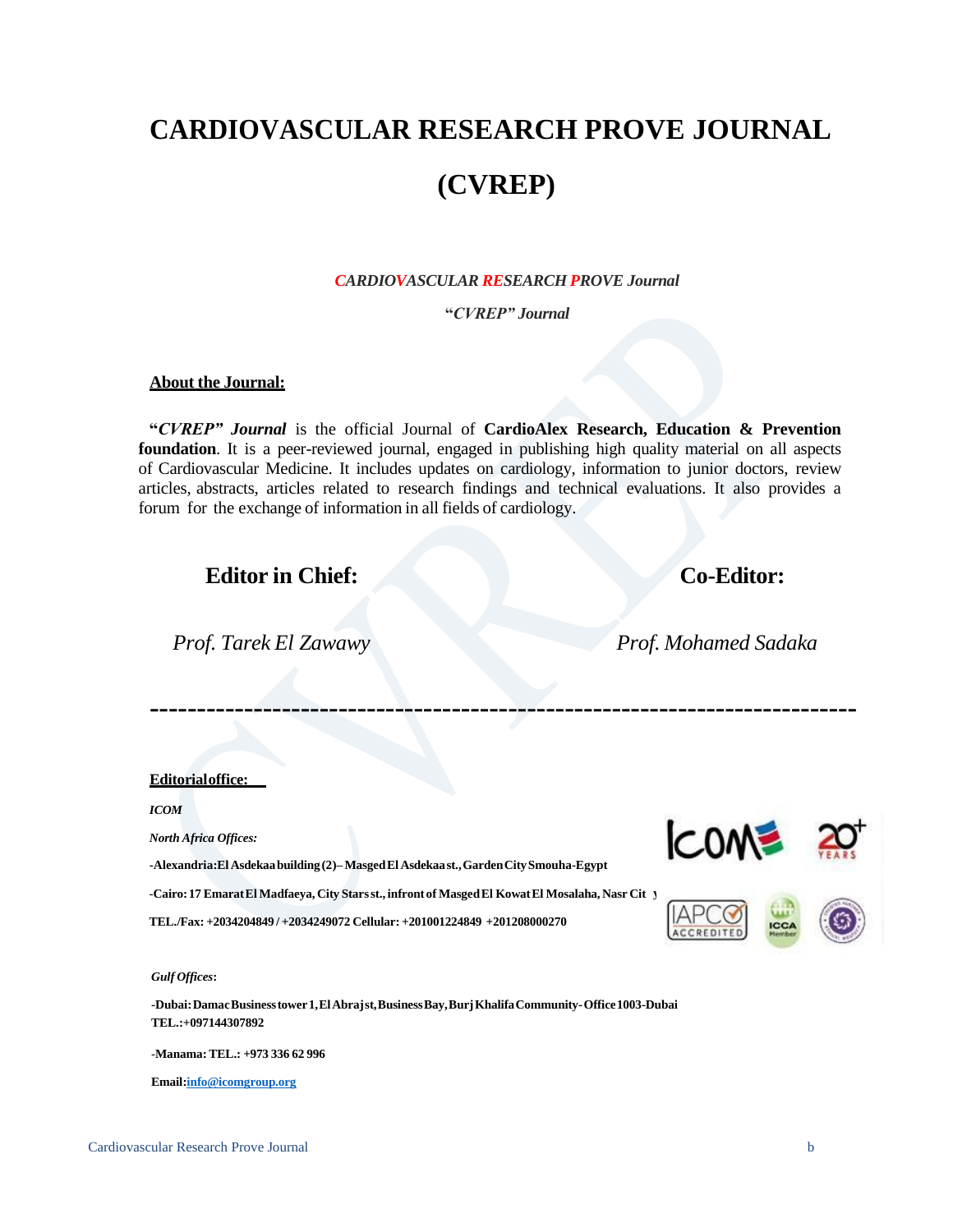### **CardioAlex.21 Abstracts Committee:**

### **Head of The Committee:**

*Prof. Mahmoud Hassanein*

### **AbstractsCommitteeMembers:**

| <b>Ahmed Abdel Aaty</b>   | Gihan Magdy              | Mohamed Ayman Abdel   |
|---------------------------|--------------------------|-----------------------|
| <b>Ahmed ElAmrawy</b>     | Giulia Vinco             | <b>Mostafa Nawar</b>  |
| Amr Zaki                  | Hoda Shehata             | Osama Elmaraghy       |
| <b>Atef Elbahry</b>       | <b>Hadley Wilson</b>     | Ozge Ozden            |
| Blazej Michalski          | Hossam Sheri             | Petr Kala             |
| Eman El Sharkawy          | Imad Elhaddad            | Radwa Mehanna         |
| Fatma Aboul-Enein         | <b>Imad Sheiban</b>      | <b>Robert Hendel</b>  |
| Francesco Giannini        | Khalid Bin Thani         | Sahar Azab            |
| Galaleldin Nagib ElKilany | Khaldoon Alaswad         | Sameh Arab            |
| Georges Saade             | Lamiaa Allam             | Samir Rafla           |
| Georgios Sianos           | <b>Mahmoud Hassanein</b> | <b>Tarek Elzawawy</b> |
| George Vetrovec           | <b>Magdy Elmasry</b>     | <b>Valery Gelev</b>   |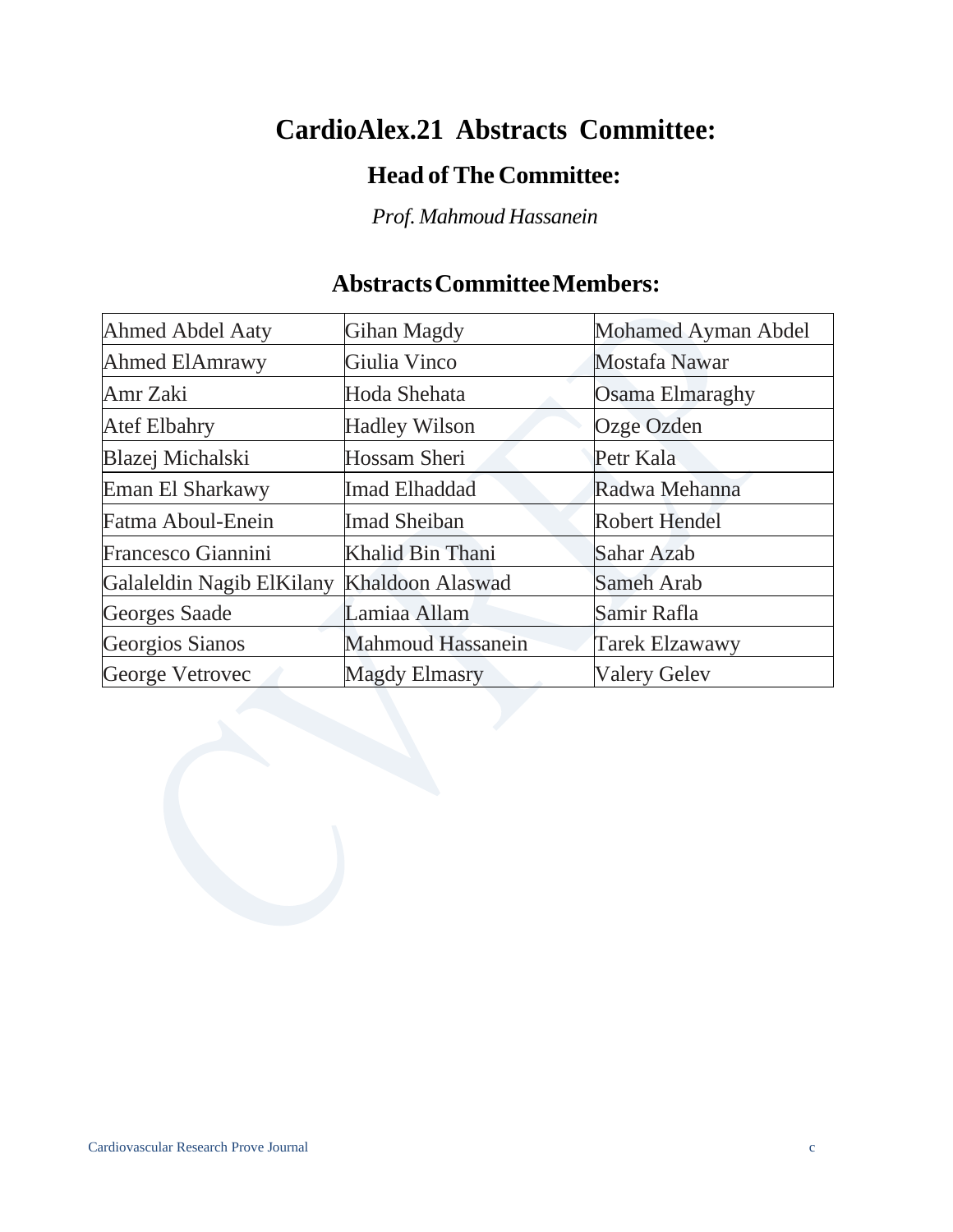### **Content**

### Section (1): Abstracts

| <b>Abstracts</b>                                                                                                                                                                                                                                                      | Page |
|-----------------------------------------------------------------------------------------------------------------------------------------------------------------------------------------------------------------------------------------------------------------------|------|
| <b>Comparing Diagnostic Accuracy of Resting Full-Cycle Ratio and Fractional Flow Reserve</b><br>in The Assessment of Intermediate Grade Coronary Lesion: A Real-Clinical Experience                                                                                   | 1.   |
| Sherif Seif, Aly Zaki, VJ Karthikeyan, Abhishek Kumar, Ayyaz Sultan                                                                                                                                                                                                   |      |
| Effect of Calcium Concentrations in The Dialysate on Echo Cardiology Findings in<br><b>Regular Haemodialysis Patients</b><br>Kariem Mohamed Salem MD                                                                                                                  | 2.   |
| Evaluating The Impact of Fractional Flow Reserve (Ffr) On Decision-Making for<br>Treatment of Borderline Coronary Artery Lesions: Must University Experience; Egypt<br>Ahmed I Elbarbary MD, Ghada A. Kazamel MD, Ahmed F Tamara MD                                   | 3.   |
| Impact of Digitalization Technology on Improving Patients' Adherence to Medications<br>Fakhr Z. Alayoubi Msc, R Pharm, BHF MBA Ibrahem Alnahal Msc                                                                                                                    | 4.   |
| Monastir Left Main Stenting Registry (MONA MAIN): Left Main Stenting Registry in<br><b>Fattoum Bouregiba University Hospital Cardio B Department: Retrospective Study</b><br>Mattouk Fawzy, Ben Hamda Kh, Jomma W, Hammami R, Chamtouri I, Fahmy K El Sokkary H.      | 5.   |
| Novel Transcatheter Mitral Valve Repair Technique in Specific Severe Mitral<br><b>Regurgitation: Tips, Tricks, and Outcomes</b><br>Fatma Taha                                                                                                                         | 6.   |
| Safety of Radial Approach in Yemeni Patients, Local Experience of Nabdh Al -Hayat<br><b>Cardiac Centre, Mukalla</b><br>Bafadhl, Tayeb*, Munibari, Abdelnaser, El Falaq, Mohammed                                                                                      | 7.   |
| The Effect of Optimal Cardiac Resynchronization Therapy Pacing Rate in Non-Ischemic<br>Heart Failure Patients on The Quality of Life and Echocardiographic Findings<br>Eslam Talaat A.I, M.Shafiq, Y.A.Abdel Hady                                                     | 8.   |
| Value of Speckle Tracking Echocardiography for Early Detection of Left Ventricular<br><b>Dysfunction in Patients with Systemic Lupus Erythematosus</b><br>Shereen Ibrahim Farag, Reda Biomy Bastawisy, Mohamed Ahmed Hamouda, Wael Anwer Hassib,<br>Hala Ahmed Wahdan | 9.   |
| Vascular Complications Among patients undergo cardiac catheterizations in Nabdh Al<br>Hayat Cardiac center, Yemen<br>Bafadhel, Tayeb A., Munibari, Abdenaser A., Basbaih, Hanaa                                                                                       | 10.  |
| What Is Hidden in The Bushes of Long Covid 19 Syndrome?<br>Mona Rayan                                                                                                                                                                                                 | 11.  |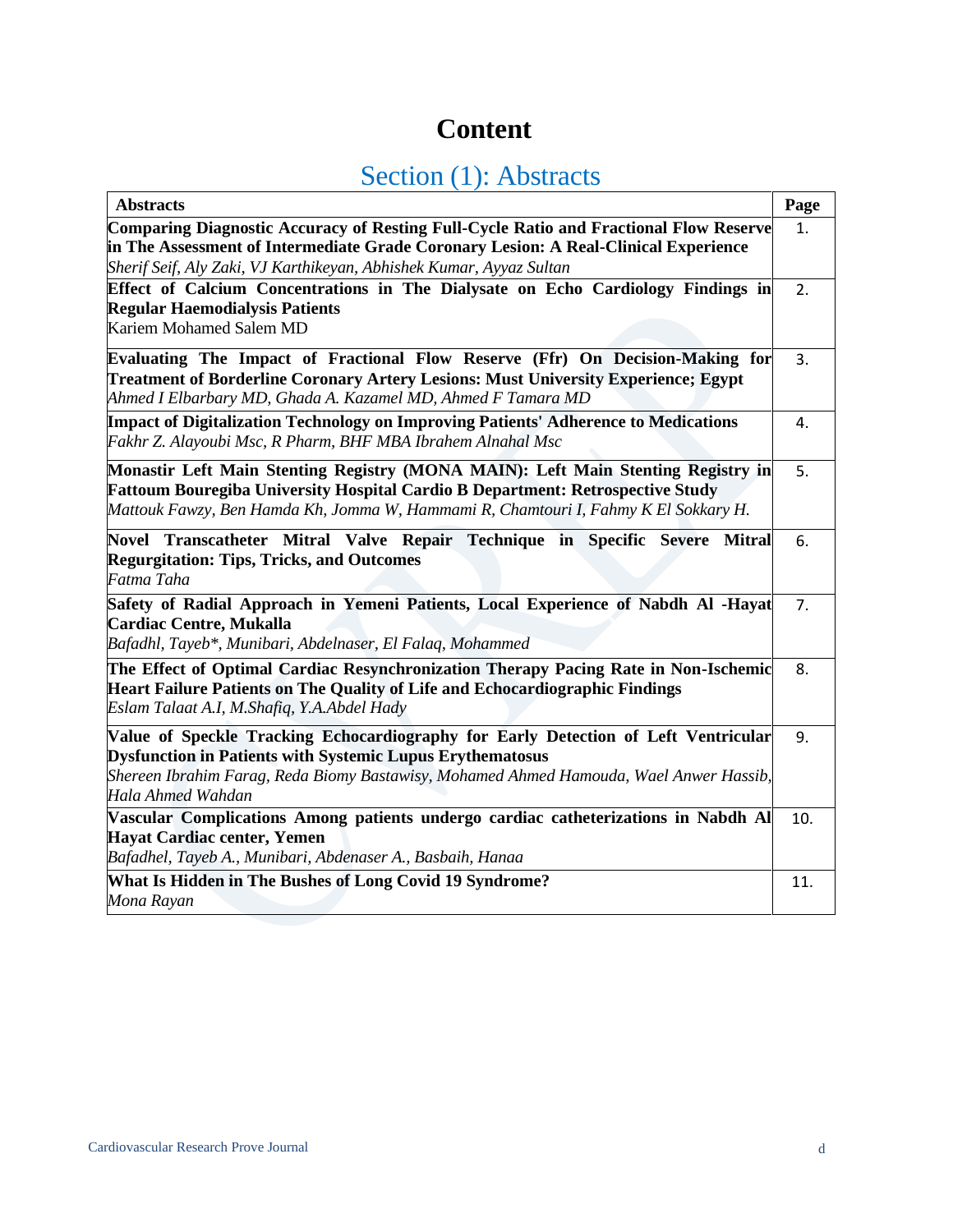### Section (2): Case Presentation

| <b>Case Scenario</b>                                                            | Page |
|---------------------------------------------------------------------------------|------|
| Can Aortic Root Dilatatio(Ho HH 2015)n be implicated in Pathogenicity of Patent | 13.  |
| <b>Foramen Ovale</b>                                                            |      |
| Mahmoud Sabbah                                                                  |      |

Cardiovascular Research Prove Journal e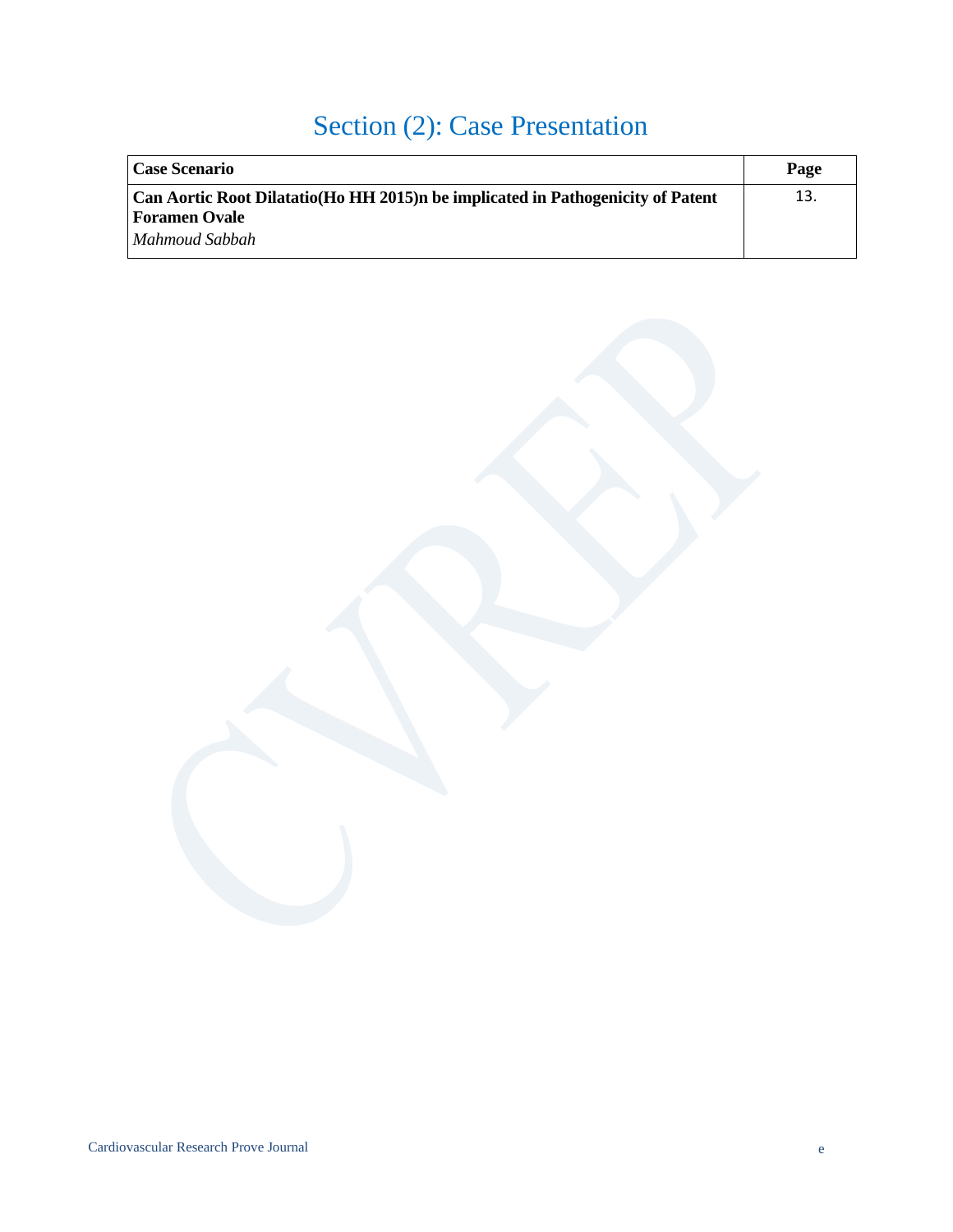

# SECTION (1): ABSTRACTS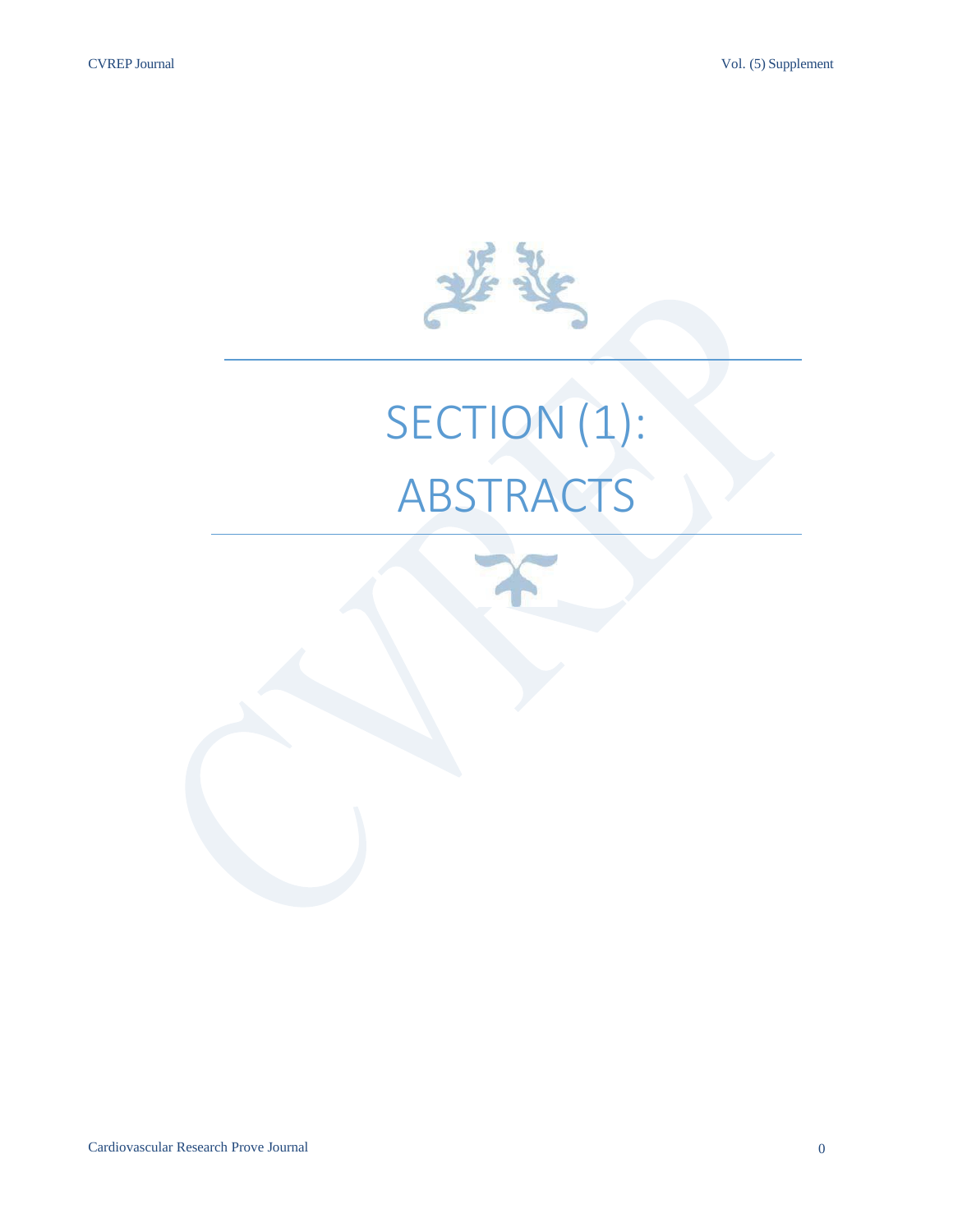### **Comparing Diagnostic Accuracy of Resting Full-Cycle Ratio and Fractional Flow Reserve in The Assessment of Intermediate Grade Coronary Lesion: A Real-Clinical Experience**

*Sherif Seif 1,2\** MSc*, Aly Zaki<sup>2</sup> , VJ Karthikeyan<sup>2</sup>* MD*, Abhishek Kumar<sup>2</sup>* MD*, Ayyaz Sultan<sup>2</sup>* MD

#### **ABSTRACT**

### **OBJECTIVE:**

This study compares the diagnostic accuracy of resting full-cycle ratio (RFR), a recent non-hyperemic pressure index with the standard fractional flow reserve (FFR).

### **METHODS AND RESULTS:**

This retrospective, observational study included 180 patients presented to Royal Albert Edward Infirmary either for elective or urgent coronary intervention for stable angina or acute coronary syndrome (>48 h) with intermediate-grade lesions (typically around 40- 90% stenosis). All patients underwent assessment of RFR and FFR, that was followed by evaluation of the correlation between both indices and assessment of the diagnostic adequacy of RFR against  $FFR \le 0.80$ . A total of 253 pressure wire studies were included for analysis. A significant correlation between RFR and FFR values was observed with a correlation coefficient (r value) of  $0.68$  (p values  $< 0.001$ ). Using receiver operating characteristic (ROC) curves (area under the curve for RFR 0.91), and the best cut-off value for RFR was  $\leq 0.89$ , for an FFR  $\leq 0.80$ . The overall diagnostic accuracy of RFR compared to FFR were nearly identical (RFR: 84.3%, p=0.486). The sensitivity of RFR against FFR was 77.2%.

### **CONCLUSION:**

RFR has a good correlation with FFR, therefore a good diagnostic performance for detecting the functional significance of coronary stenosis. However, further investigations are still needed.

### **KEYWORDS:**

Coronary artery disease; Percutaneous coronary intervention; Hemodynamic assessment of coronary stenosis

1-Cardiology Department, Faculty of medicine, Tanta University, Egypt

2-Cardiology Department, Royal Albert Edward Infirmary Wrightington, Wigan and Leigh NHS Foundation Trust, United Kingdom

-------------------------------------------------------------------------------------------------------------------------------------------------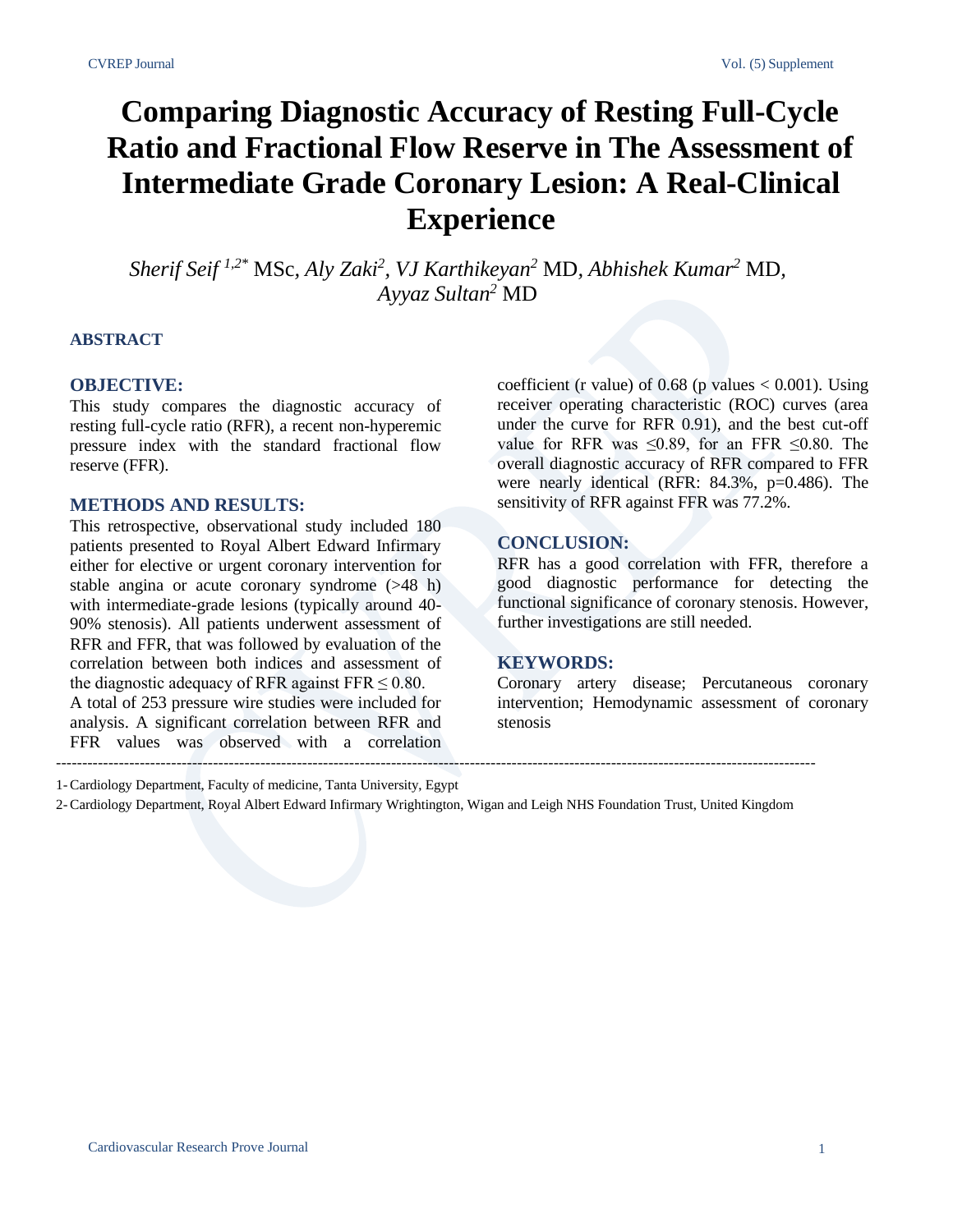### **Effect of Calcium Concentrations in The Dialysate on Echo Cardiology Findings in Regular Hemodialysis Patients**

*Kariem Mohamed Salem* MD

### **ABSTRACT**

### **BACKGROUND**

Calcium Concentrations in the dialysate can be customized depending on the current and targeted serum Ca levels as well as the desire to maintain hemodynamic stability during dialysis and prevent the progression of secondary hyperparathyroidism

#### **OBJECTIVE**

to investigate the relative role of Different Dialysate Calcium Concentrations on Parathyroid Hormone Levels and Cardiovascular stability in end stage renal disease (ESRD) patients on regular hemodialysis

#### **METHODS**

A total number of 80 patients with ESRD on regular hemodialysis (HDX) for more than 1 year, were divided into 2 groups: Group (A): consists of 40 Patients who were dialyzed with low calcium dialysate (LdCa, 1.25 mmol/L) and Group (B): consists of other 40 Patients who were dialyzed with high calcium dialysate (HdCa, 1.25 mmol/L),. Dialysate composition was otherwise the same, all routine labs were done together with ECG and transthoracic echocardiography

### **RESULTS**

The mean value  $\pm$  SD of: Total serum Calcium of Group A (7.93  $\pm$  1.008) mg/dl and Group B (8.518 $\pm$ 1.01) mg/dl. (p< 0.05). Ionized Calcium of Group A  $(1.08 \pm 0.09)$  and Group B  $(1.139 \pm 0.1)$  mmol/l. (p<

0.05). Serum Parathyroid Hormone of Group A  $(492.75 \pm 282.57)$  pg/ml and Group B  $(389.33 \pm 1)$ 223.240) pg/ml. (P value:0.073).

Intradialytic Hypotension was observed in 22.5 % of Group A patients while observed in 15 % in Group B (P: 0.39) .Aortic valve calcification was present in 22.5% in Group A patients while present in 42.5 % in Group B (P:0.065) while Mitral valve calcification was present in 25 % patients in Group A patients while present in 42.5 % in Group B (P:0.09), Both valve calcification were present in 7.5 % of Group A and 17.5% of Group B (P:0.176) while No valve calcification was observed in 60% of Group A and 32.5 % of Group B (P: 0.014)

### **CONCLUSION**

A lower dialysate Ca concentration of 1.25 mmol/L will offer much less risk of Ca loading and resultant hypercalcemia and calcification However, may predispose to cardiac arrhythmias and hemodynamic unstable dialysis sessions with intradialytic hypotension while A Higher dialysate Ca concentration of 1.75 mmol/L is effective in Suppression of hyperparathyroidism, however may predispose to hypercalcemia, valvular calcification, and over suppression of parathyroid hormone

### **KEYWORDS**

-----------------------------------------------------------------------------------------------------------------------------------

Parathyroid Hormone - Dialysate Calcium – Valvular Calcification

Lecturer of Nephrology, Theodor Bilharz Research Institute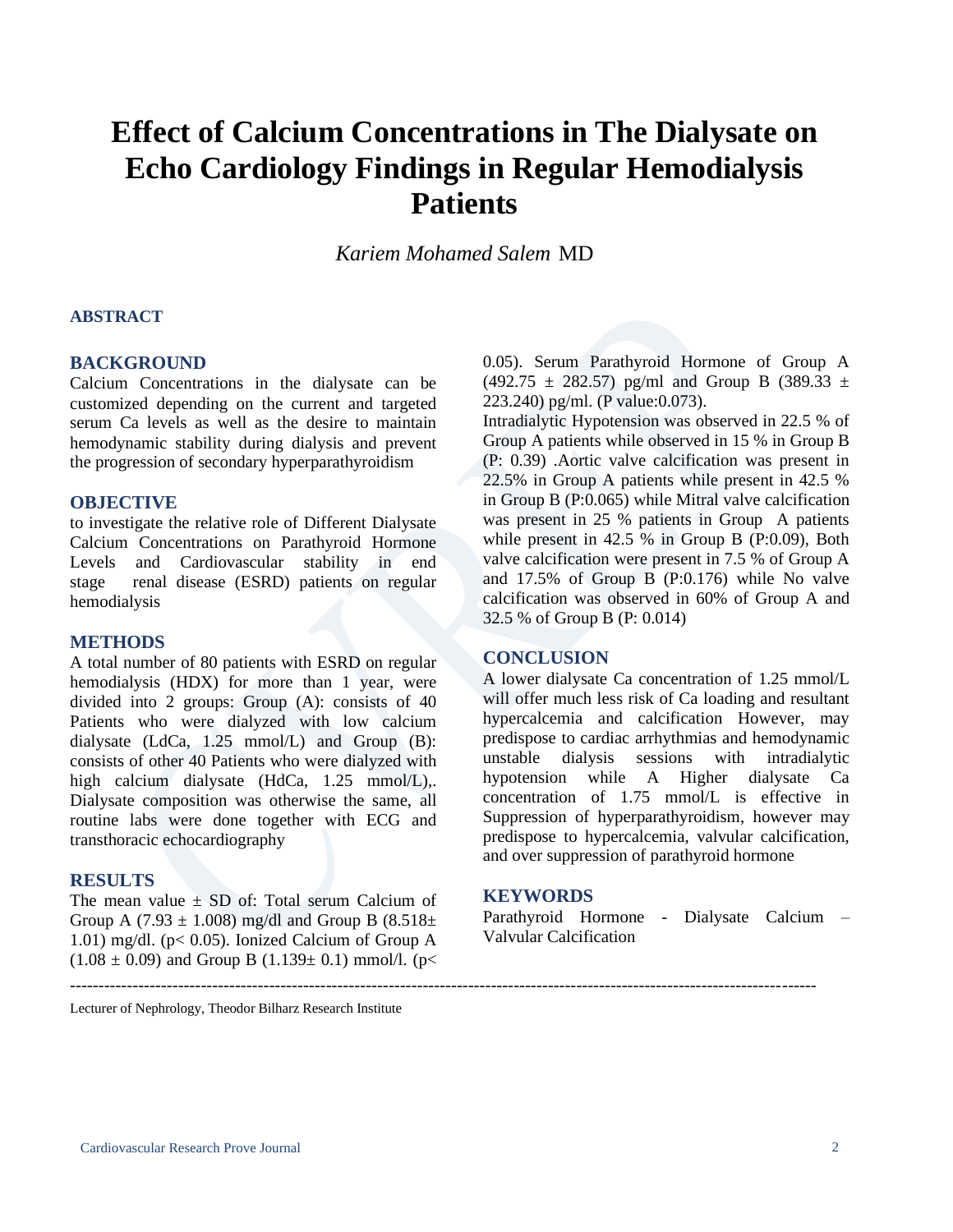### **Evaluating The Impact of Fractional Flow Reserve (Ffr) On Decision-Making for Treatment of Borderline Coronary Artery Lesions: Must University Experience; Egypt**

*Ahmed I Elbarbary<sup>1</sup>* MD*, Ghada A. Kazamel<sup>2</sup>* MD*, Ahmed F Tamara<sup>3</sup>* MD

### **ABSTRACT**

### **BACKGROUND**

Fractional flow reserve (FFR) is considered the primary reference criterion used for the evaluation of functional significance of coronary artery stenosis. It helps the physician to define appropriate angiographic patients with borderline incidence coronary lesions that should or should not be treated with a stent.

FFR was first applied as part of a clinical trial in Egypt in 2013, and was used in clinical practice in 2015 and was first used in our Cath Laboratory at Misr University for Science and Technology (MUST) hospital, 6 October 2016, Egypt.

### **OBJECTIVE**

This study aimed to evaluate the effect of the use of FFR in the selection of effective treatment strategy at Misr University for Science and Technology University (MUST) Hospital for angiographic borderline coronary lesions.

### **METHODS**

The current retrospective study was carried out during the period from December 2016 to December 2019 on eighty-six patients undergoing coronary angiograms; three experienced interventional cardiologists (blinded to FFR results) re-analyzed their angiographic importance and whether to delay or conduct an operation with moderately stenotic lesions (40-70 percent) for which FFR was ----------------------------------------------------------------------------------------------------------------------------------------------

performed. A distinction was made between the findings of visual assessment, quantitative coronary angiography, and functional assessment of the severity of coronary stenosis. The concept of severe stenosis was FFR < 0.80.

### **RESULTS**

In our sample, 86 patients with a mean age of 57.60  $\pm$  9.20 (range 45-70) (55 male and 21 female) were included. The FFR was < 0.80 in 26.74 percent (23/86) of patients who underwent coronary angioplasty. The association between visual measurement and lesion diameter quantitative evaluation was  $0.804$  (P < 0.001). In addition, 5.81  $(5/86)$  of the patients had FFR  $> 0.80$  left main (LM) lesion and stenting was performed on the other vessels with large coronary lesions.

### **CONCLUSION**

In patients with moderate coronary artery lesion intensity, assessment of FFR is a valuable method in making clinical decisions regarding revascularization procedures. FFR results in a shift in the coronary intervention judgement. Further assessment is needed of the clinical and cost effects of such adjustments in areas with limited resources.

### **KEYWORDS**

Fractional Flow Reserve Myocardial, Coronary Stenosis, Coronary Angiography

<sup>1-</sup> MUST university

<sup>2-</sup> National heart insititute

<sup>3-</sup> Ain Shams university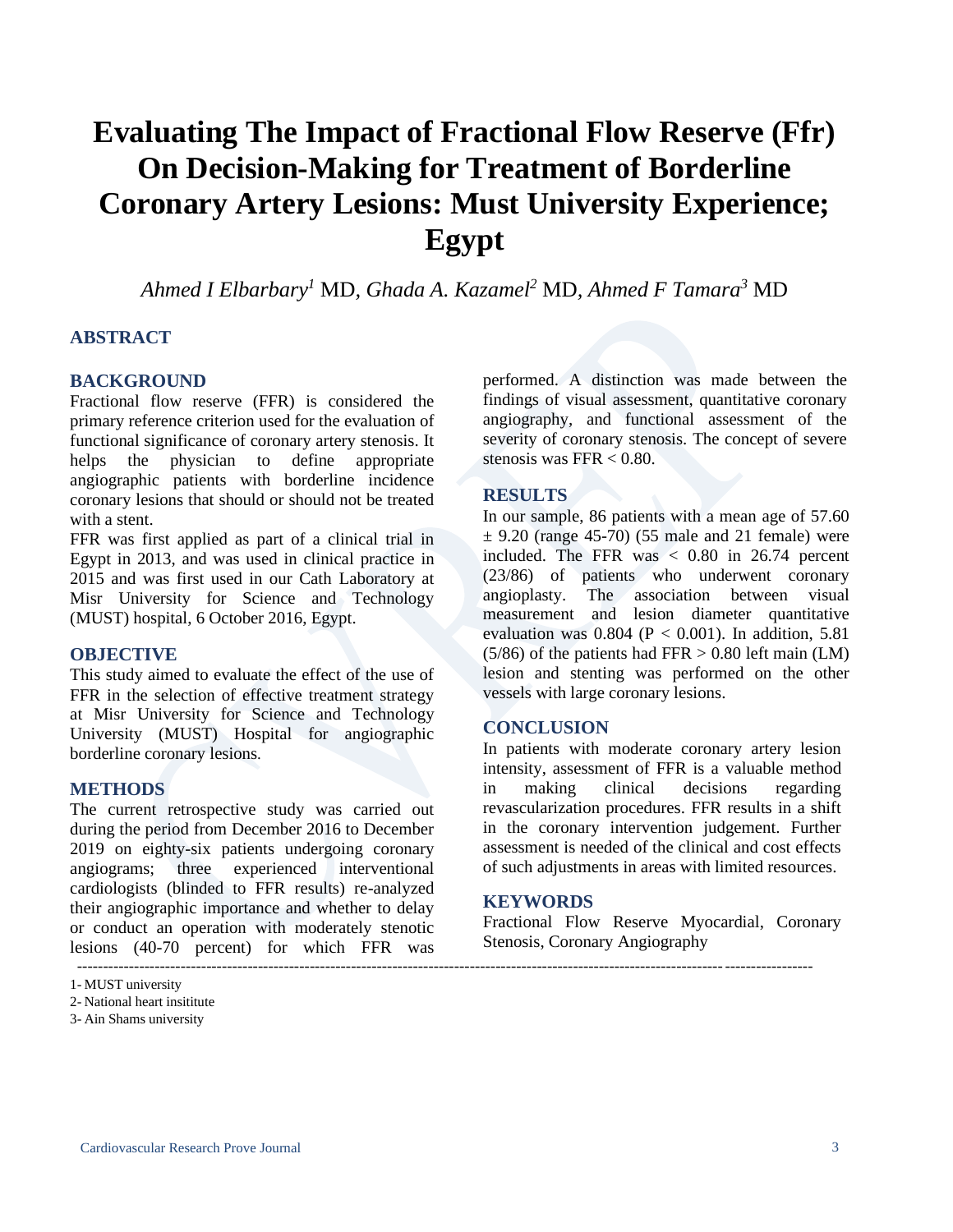### **Impact of Digitalization Technology on Improving Patients' Adherence to Medications**

*Fakhr Z. Alayoubi<sup>1</sup> Msc, R Pharm, BHF, MBA Ibrahem Alnahal<sup>2</sup> Msc*

### **ABSTRACT**

### **BACKGROUND**

Clinical pharmacist has a fundamental role in improving patients' adherence to chronic medications, and that has a distinct and significant impact in improving health outcomes. This impact is maximized when patients receive continuous interventions to minimize the lack of adherence sustainability, and this could be achieved by using smart devices.

### **OBJECTIVE**

Our study aimed to improve medication adherence in heart failure patients using the benefits of digital technology to promote a medication adherence app (MediCoach KSA) that is freely available on Apple's App Store and the Google Play Store in Saudi Arabia. MediCoach KSA app is providing a timely reminder for medications daily doses that requires a user confirmation at each time and at the same time providing HCPs with monthly tracking reports that can be easily analyzed to monitor improvement in adherence level.

### **METHODS**

This is a medication adherence and service evaluation study, conducted in a single primary care cardiac center located in Riyadh, Saudi Arabia and including subjects in a single-arm prospective design. 79 patients with chronic HF that were taking 3-15 medications as part of their treatment plans. Patients who identified with low to moderate adherence levels  $(≥2$  on MMAS-4) and who had smartphones were included. Participants were offered 30-minute counselling sessions at study start-up, followed by collecting adherence tracking reports from the MediCoach KSA app at one, two and six months. Medication adherence was assessed

for three main drug classes: diuretics, ACE inhibitors/ARBs and β-blockers. Medication adherence was assessed and compared statistically for the three pooled medication classes (overall medication adherence) and each class separately at one, two and six months.

### **RESULTS**

79 patients (mean age 57, 46.8% male, 46% with MMAS-4 score 2) were included in the per-protocol report. Overall medication adherence for patients was 75.8% (90% CI: 74.9 to 76.6) at 1 month, 81.3% (90% CI: 80.3 to 83.4) at 2 months and 83.4% (90% CI: 82.6 to 84.2) after 6 months/study end. Overall adherence level was significantly improved at study end compared with 1 month and 2 months, and also between 1 month and 2 months, with  $p<0.001$ ,  $p=0.003$  and  $p<0.001$ , respectively. Medication adherence for diuretics, ACE inhibitors/ARBs and β-blockers after 6 months (at study end) was 80.6%, 82.3% and 87.3%, respectively, in comparison with 77.4%, 76.4% and 73.5% after one month, and 77.6%, 82.4% and 84.0% after two months.

### **CONCLUSION**

This study provides evidence that the freely available MediCoach KSA app can potentially improve medication adherence in HF patients with minimal cost to the Saudi healthcare system. After six months of continuous use of the MediCoach app, medication adherence levels significantly improved for the three studied medications and each class separately compared with reported levels after one month.

-----------------------------------------------------------------------------------------------------------------------------------

<sup>1-</sup> President, of Cardio Clinical Pharmacy Group - Saudi Heart Association. KSA - Vice President, of Arab Association of Pharmacy Progress, Egypt

<sup>2-</sup> Clinical Pharmacist, MSc postgraduate student, Queen's University, Belfast, UK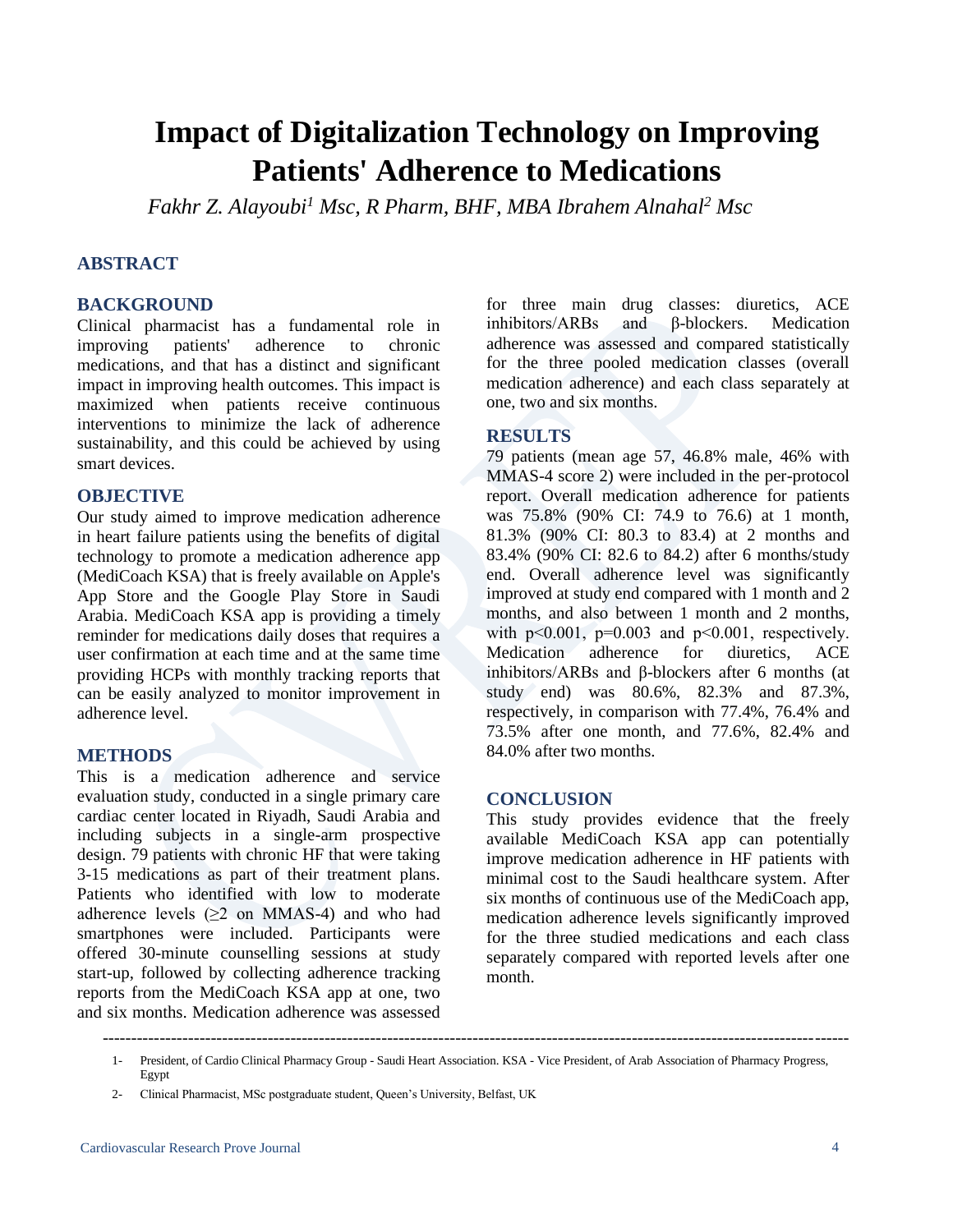### **Monastir Left Main Stenting Registry (MONA MAIN): Left Main Stenting Registry in Fattoum Bouregiba University Hospital Cardio B Department: Retrospective Study**

*Mattouk Fawzy, Ben Hamda Kh, Jomma W, Hammami R, Chamtouri I, Fahmy K El Sokkary H.*

### **ABSTRACT**

### **OBJECTIVE**

Study the prognosis of left main stented patients in 3 Years Retrospective registry

#### **METHODS**

We had access to the files and studied the patient clinically, angiographically in the procedure and post procedure.

### **RESULTS**

30 patients were studied in our study

The patients were 24 males (80%), and 6 females (20%), 18 of them were diabetics (60%), radial access was used in 20 patients (66.66%) of cases with no significant bleeding complications either from Femoral or Radial access.

The left main was affected ostially in 22 patients (73.33%) of cases and were treated by stenting while in 8 patients (26.67%) the left main was affected distally and also were treated by stenting.

The patients were presented by Anterior myocardial infarction in 40 % of cases 12 patients while NONSTEMI in 30% of cases (9 patients) and were presented by unstable angina and chronic stable angina in 9 patients (30%of cases).

In 47 % of cases (14 patients) the patients were stented in other sites than left main before stenting in the left main also 6.67%.

(2 patients) was stented in the left main before and

we faced instant restenosis and was treated by stenting with excellent result and follow up in clinic. In 6.67%of cases (2 cases) we treated by using 2 stents technique (TAP) technique and 93.33 % (28 patients) were treated by 1 stent provisional stenting with TIMI III Flow in both Left anterior descending and Left circumflex.

We Had 1 case (3.33%) died on table which was presented by anterior myocardial infarction was thrombolysed 8 hours after presentation, was arrested after Left main stenting and died on table.

40 %of cases (12 patients) were treated by pre dilation before stenting while 60% (18 patients) were treated as direct stenting with excellent TIMI III distal flow.

50 % of cases (15 patients) had post dilatation after stenting with excellent TIMI III distal flow.

40%of cases (12 patients) were treated by Sirolimus eluting stents while 60% of cases 18 patients were treated by Everolimus Eluting stents with excellent follow up for all cases in our outpatient clinic

#### **CONCLUSION**

Left main stenting is uprising method for treatment of left main stenosis.

### **KEYWORDS**

Left main stenting, Registry, Eluting stents.

Assistant Lecturer of Cardiology and Angiology, Helwan university

----------------------------------------------------------------------------------------------------------------------------------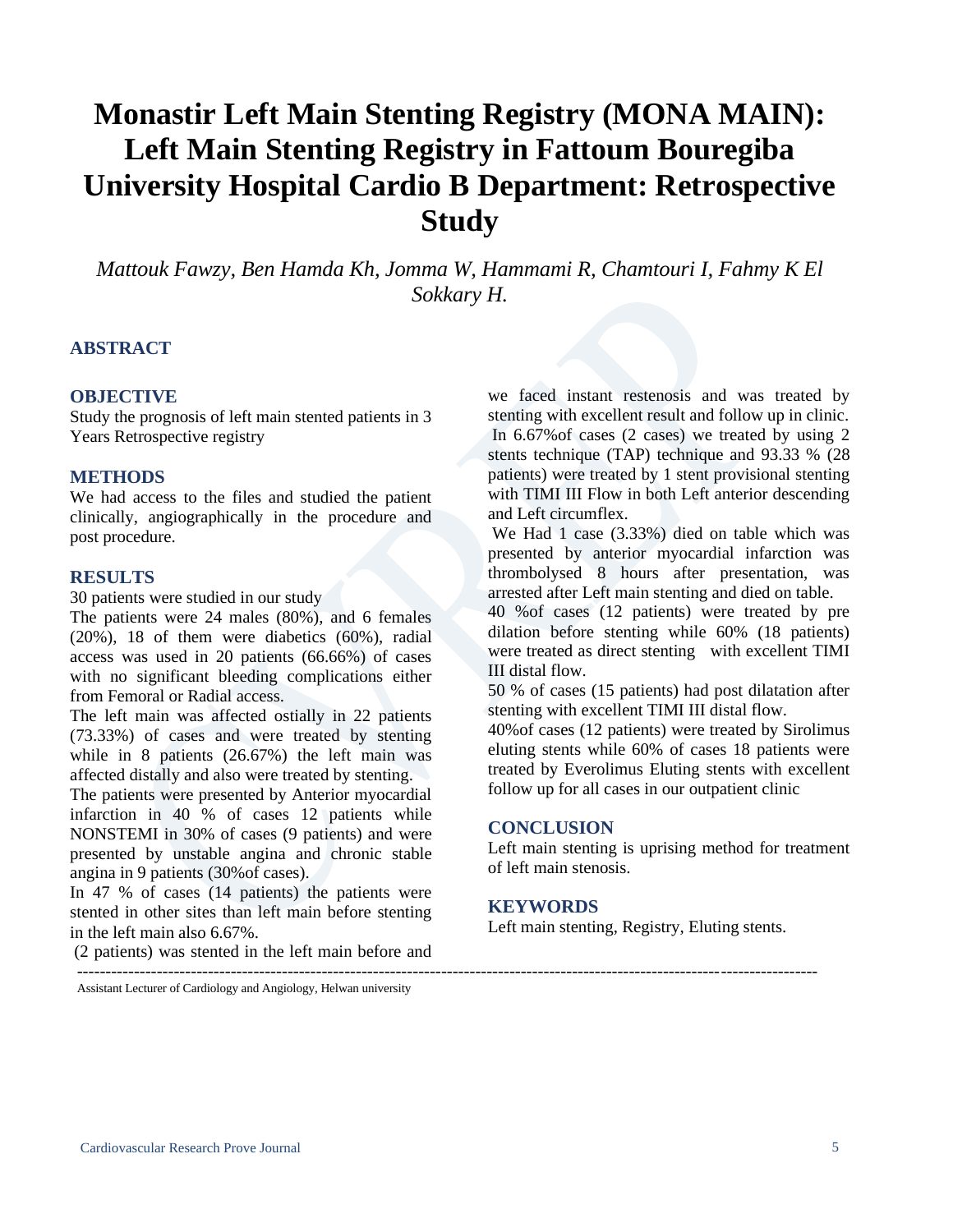### **Novel Transcatheter Mitral Valve Repair Technique in Specific Severe Mitral Regurgitation: Tips, Tricks, and Outcomes**

*Fatma Taha*

### **ABSTRACT**

#### **OBJECTIVE**

This study aimed to review our experience in transcatheter closure of residual/iatrogenic VSDs and to report on the 12-month outcome.

#### **METHODS**

All patients who underwent transcatheter closure of residual/iatrogenic VSDs after surgical or transcatheter congenital heart disease (CHD) interventions between January-2015 and January-2020 were included. Patients' medical records were reviewed, and analyzed.

#### **RESULTS**

Fourteen patients with a mean age of  $14.31 \pm 8.81$ years were included. The original diagnosis was isolated VSD in 5 (35.71%) patients, VSD/DCRV in 3 (21.43%) patients, TOF in 3 (21.43%) patients, coarctation/VSD/PDA in 1 (7.14%) patient, SAM/PDA in 1 (7.14%) patient, and AVSD/TAPVD/VSDs/PDA in 1 (7.14%) patient. The age at first intervention was  $8.93 \pm 7.49$  years and the time since last intervention was  $6.09 \pm 5.16$ 

years. The VSD was residual in 11 (78.57%) patients and iatrogenic in 3 (21.43%) patients. The VSD site was peri-membranous in 6 (42.86%) patients, high- muscular in 4 (28.57%) patients, midmuscular in 2 (14.29%) patients, and Gerbode shunt in 2 (14.29%) patients. The QP/QS ratio was  $2.45 \pm$ 0.73, and the VSD diameter was  $6.08 \pm 2.10$  mm. Most, 10 (71.43%) patients underwent antegrade device deployment, and 4 (28.57%) patients underwent retrograde deployment with 1 (7.14%) patient required two devices. Amplatzer™ muscular VSD devices were used in 9 (64.29%) patients and duct occluders were used in 5 (35.71%) patients with a mean device size of  $8.77 \pm 2.77$  mm. Procedural and fluoroscopy times were  $55.13 \pm 16.24$  and  $16.25$  $\pm$  4.03 minutes respectively. During follow-up  $(23.31 \pm 15.88$  months), no patient required reintervention or exhibited mortality.

### **CONCLUSION**

Transcatheter closure of post-operative and postintervention residual/iatrogenic VSDs represents a safe, and effective therapeutic approach.

---------------------------------------------------------------------------------------------------------------------------------- Adult Cardiology Department, Madinah Cardiac Center, Madinah, Saudi Arabia, Cardiology Department, Faculty of Medicine, Tanta University, Tanta, Egypt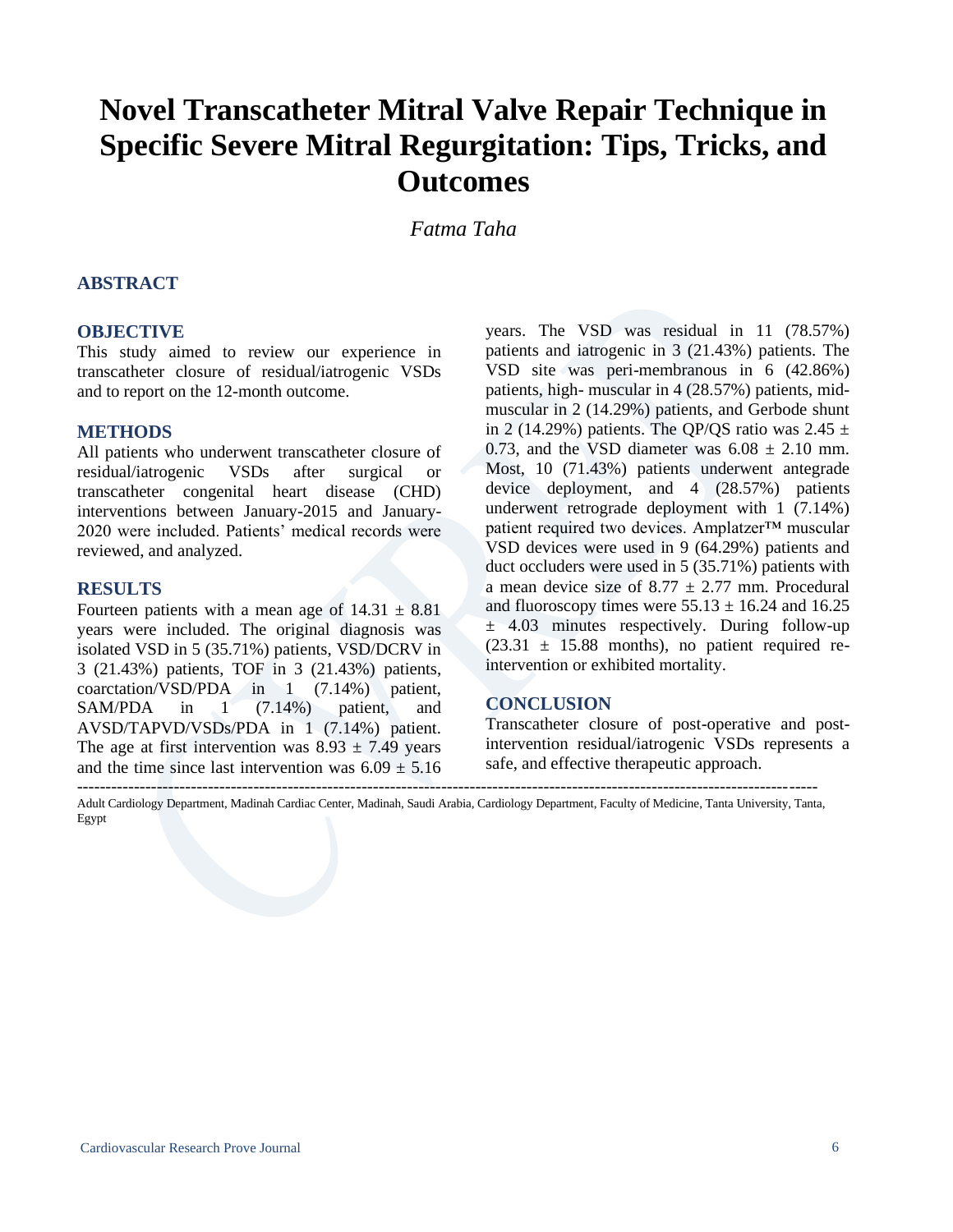### **Safety of Radial Approach in Yemeni Patients, Local Experience of Nabdh Al -Hayat Cardiac Centre, Mukalla**

*Bafadhl, Tayeb<sup>1</sup> , Munibari, Abdelnaser, El Falaq, Mohammed*

### **ABSTRACT**

### **BACKGROUND**

The use of radial access in coronary angiography reduced vascular complications. However, it had long learning curve and may increase fluoroscopy time and amount of dye used.

### **OBJECTIVE**

This study aimed to evaluate the fluoroscopy time as surrogate marker of radiation exposure during diagnostic coronary angiography and amount of dye used and compare with studies done

### **METHODS**

Retrospective observational study including patients who underwent diagnostic coronary angiography from 23/10/2017 to 31/7/2018 through radial approach. Patients with coronary intervention (PCI), coronary artery bypass surgery (CABG), or procedure involving right heart catheterization were ----------------------------------------------------------------------------------------------------------------------------------

excluded from the study

#### **RESULTS**

This study included 4202 patients, 1794 were male (74.6%), while 608 patients were female (24.4%) with age of patients range from 45-70 years. Fluro time was 3.6± 3.8 min, and amount of dye used was  $60 \pm 30$  ml. Only few cases reported vascular complications limited to local hematoma

### **CONCLUSION**

Use of trans-radial approach for diagnostic coronary angiography is safe procedure without increase the radiation exposure of patient and staff with low incidence of vascular complications

### **KEYWORDS**

coronary angiography, Radial, Yemen.

1. Head of cath lab, Nabdh AL hayat cardiac center, Mukalla, Hadramout gov., Republic of Yemen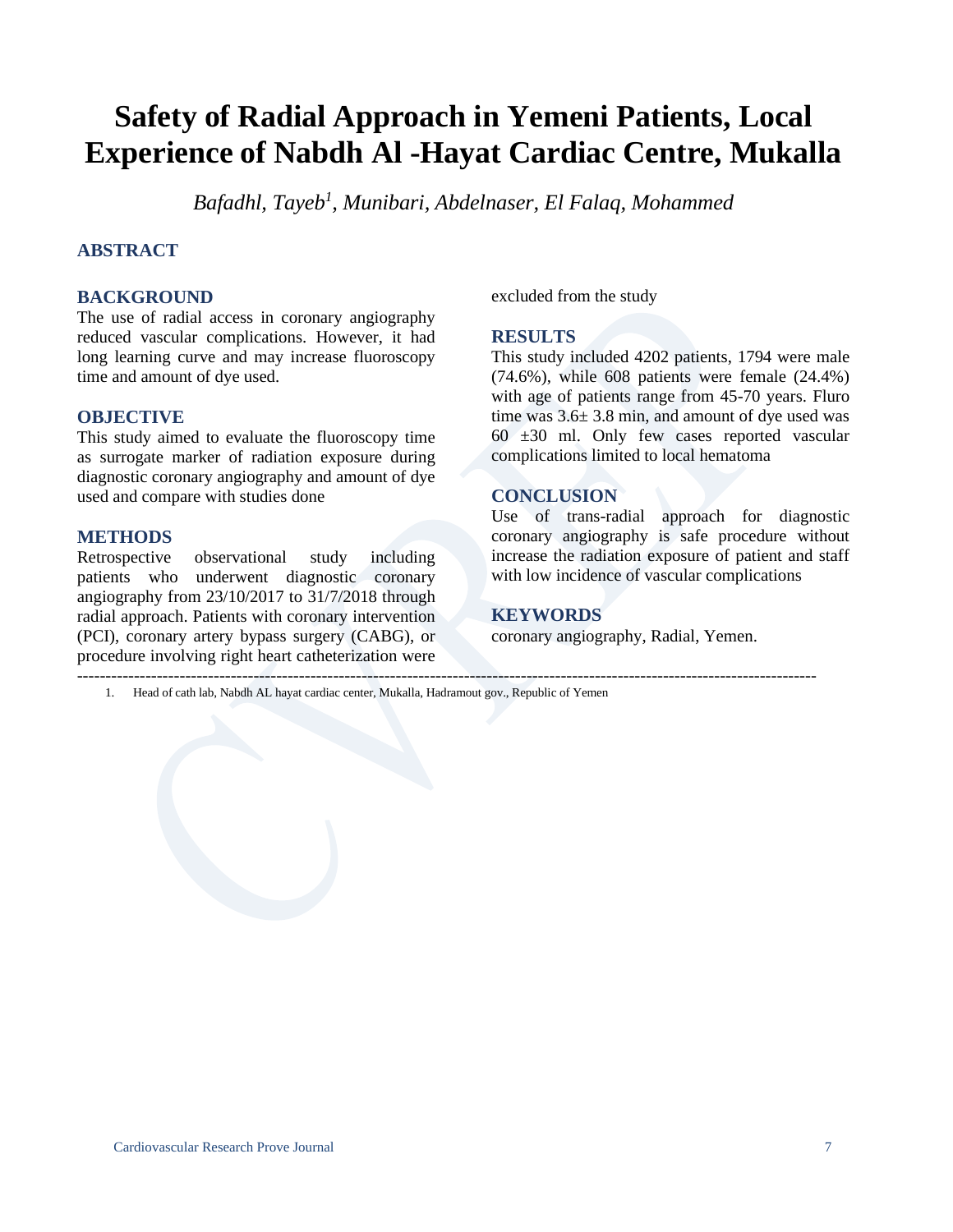### **The Effect of Optimal Cardiac Resynchronization Therapy Pacing Rate in Non-Ischemic Heart Failure Patients on The Quality of Life and Echocardiographic Findings**

*Islam Talaat AbdelQader, MSc, Mohammad Shafiq, MD, Yasser Ahmed AbdelHady, MD*

---------------------------------------------------------------------------------------------------------------------------------------

### **ABSTRACT**

### **BACKGROUND**

Cardiac resynchronization therapy (CRT) has become an important treatment strategy for a select group of heart failure (HF) patients; few studies have examined the optimal basal atrial pacing rate and its impact on long-term outcome in CRT patients.

#### **OBJECTIVE**

The aim of this study is to investigate the short-term impact of 70- bpm versus 80-bpm basal atrial pacing rates programming on the quality of life and echocardiography in 30 CRT patients.

### **METHODS**

30 CRT patients were divided to two groups and programmed to 70 – 80 bpm basal atrial pacing rates respectively for 6 months with comparing the effect of each programming on the quality of life using Minnesota heart failure questionnaire and

Cardiology department, Beni-Suef University Hospital, Egypt

echocardiographic findings (EF, LVEDD, LVESD, LVEDV, LVESV).

#### **RESULTS**

There was a highly significant difference between both groups as group 2 (with basal heart rat=80) had higher MFHQ after the programming with mean=67.2  $\pm$ 9.1 vs group 1 (with basal heart rate  $=70$ ) with mean 50.6  $\pm 8.3$  (P-value < 0.001). also, there was no significant effect of the programming on NYHA of group I (P-value=0.301) but, the programming increase the NYHA of group II significantly (P-value=0.014). The programming didn't affect the (EF, LVEDD, LVESD, LVEDV, LVESV) of both groups significantly (pvalue=0.916, 0.786 for both groups).

### **CONCLUSION**

The lower basal trial pacing rate the better quality of life and the lower NYHA class.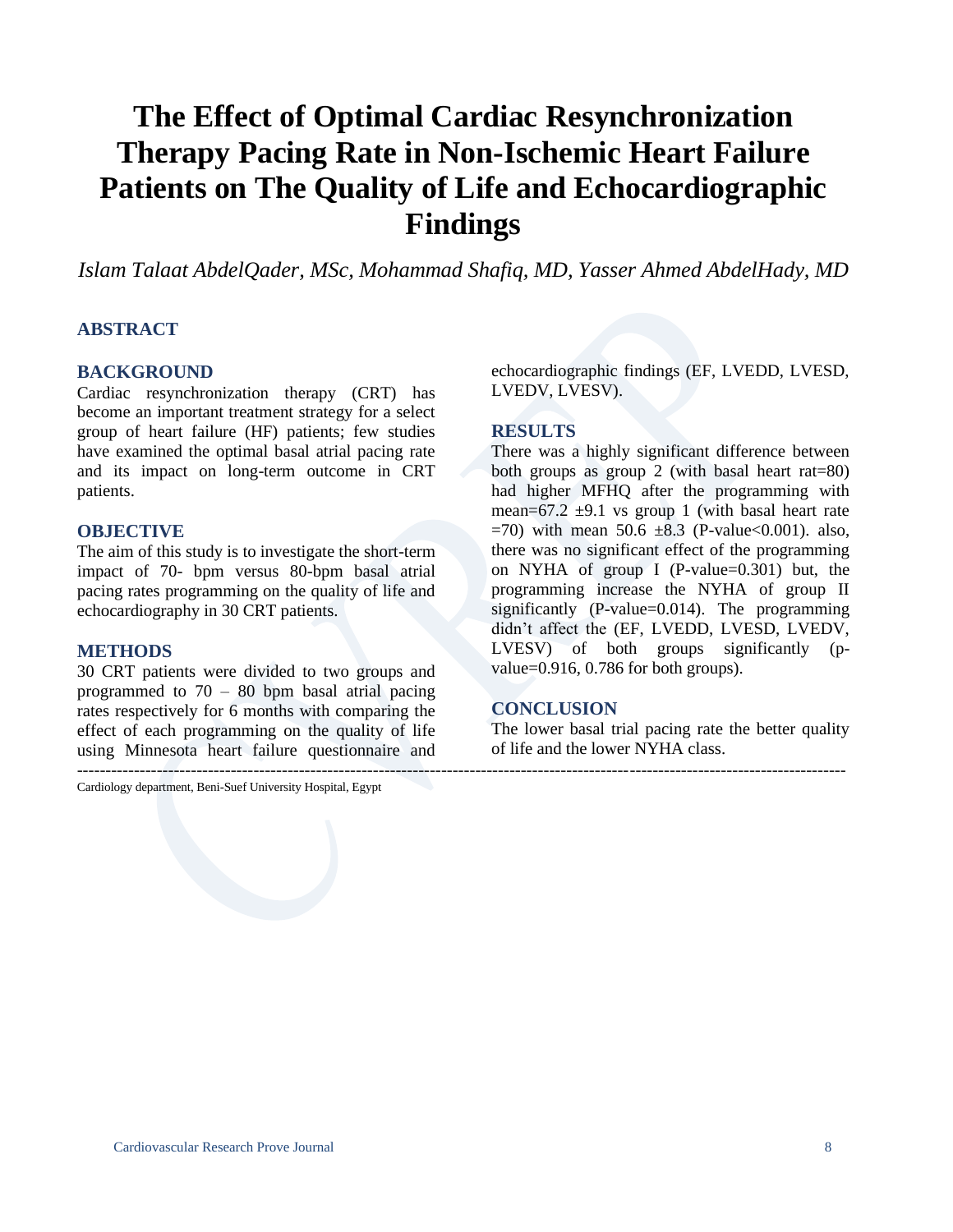### **Value of Speckle Tracking Echocardiography for Early Detection of Left Ventricular Dysfunction in Patients with Systemic Lupus Erythematosus**

*Shereen Ibrahim Farag<sup>2</sup> , Reda Biomy Bastawisy<sup>1</sup> , Mohamed Ahmed Hamouda<sup>2</sup> , Wael Anwer Hassib<sup>1</sup> , Hala Ahmed Wahdan<sup>1</sup>*

### **ABSTRACT**

### **BACKGROUND:**

Cardiac dysfunction due to systemic lupus erythematosus (SLE) may be subclinical, but those patients are at high risk for developing clinical heart failure.

### **OBJECTIVE:**

The aim of this study is to assess the role of speckle tracking echocardiography (STE) in the early detection of systolic dysfunction in SLE patients.

#### **METHODS:**

This was a case–control study. Participants were subdivided into two groups: Group 1 included 50 SLE patients and Group 2 included 50 healthy controls. Clinical evaluation, echocardiography, tissue Doppler, and STE were performed.

#### **RESULTS:**

Global longitudinal strain (GLS) was significantly reduced in SLE group ( $-18.95 \pm 2.02$  vs.  $-21.4 \pm 1.02$ 2.1,  $P < 0.001$ ). However, there was no significant difference in left ventricular ejection fraction between both groups  $(P = 0.801)$ . There was a significant positive correlation between the disease duration and age ( $r = 0.480$ ,  $P < 0.001$ ), pulmonary artery systolic pressure (PASP) ( $r = 0.628$ , P < 0.001), and GLS  $(\%)(r = 0.417, P = 0.012)$ . There was also a significant positive correlation between the disease activity index and GLS  $(\%)(r = 0.7, P <$ 0.001) and PASP ( $r = 0.522$ ,  $P < 0.001$ ).

### **CONCLUSION:**

SLE group had GLS % lower than the control group, and this was statistically significant, denoting early systolic dysfunction. Longer duration and high SLE activity index significantly affect GLS. GLS is an excellent noninvasive tool for early detection of subclinical left ventricular systolic dysfunction in SLE patients.

### **KEYWORDS:**

Speckle tracking echocardiography, systemic lupus erythematosus, ventricular function

---------------------------------------------------------------------------------------------------------------------------------------

1- Department of Cardiology, Faculty of Medicine, Kafer Elsheikh University, Kafer Elsheikh, Egypt 2- Department of Cardiology, Faculty of Medicine, Benha University, Benha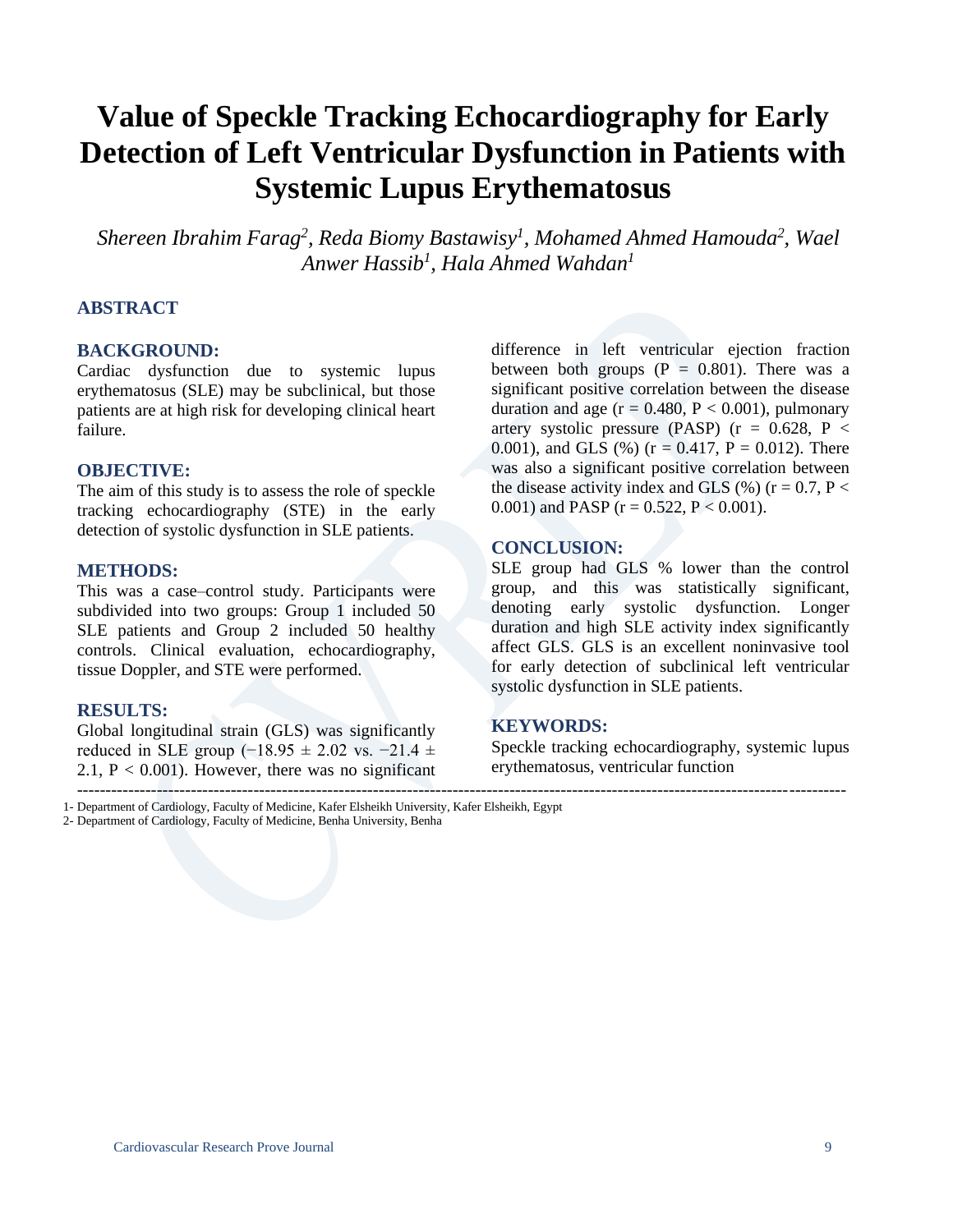### **Vascular Complications Among patients undergo cardiac catheterizations in Nabdh Al Hayat Cardiac center, Yemen**

*Bafadhel, Tayeb A.<sup>1</sup> , Munibari, Abdenaser A., Basbaih, Hanaa*

### **ABSTRACT**

### **BACKGROUND**

Cardiac catheterizations are becoming the gold standard for the diagnosis, evaluation, and treatment of cardiac diseases. Despite the beneficial effect of cardiac catheterization in reducing morbidity and mortality of the cardiovascular disease, this invasive procedure is not free of complications. Vascular access-site complications remain a major cause of morbidity and mortality with cardiac catheterization and percutaneous intervention using the femoral approach. Radial approach is an alternative to femoral with less bleeding complication

### **OBJECTIVE**

To evaluate the incidence of vascular complications among patients undergo cardiac catheterization in Hadramout

### **METHODS AND RESULTS**

Between march to November 2019, 1296 patients underwent both diagnostic and coronary intervention procedures in NABDH AL-HAYAT Cardiac center located in Mukalla, Hadramout ---------------------------------------------------------------------------------------------------------------------------------------

Gov., Yemen. 926 was diagnostic coronary angiography and 370 was coronary intervention. Radial approach was dominant access (886 of diagnostic angiography and 339 cases of intervention) while Femoral approach was in 40 cases of diagnostic angiography and 31 cases was intervention. 36 cases had vascular complications (3.6%), 12 were female, coronary intervention was in 27 cases, femoral approach was in 9 cases (2 cases had retro-peritoneal hematoma and 7 cases had groin hematoma). EASY hematoma classification after trans-radial/Ulnar was used for classification of hematoma after radial approach (4 grades), one case via radial approach had pseudoaneurysm treated conservative. no mortality occurs due to vascular complications

### **CONCLUSION**

In spite of cardiac catheterization is invasive procedure, the incidence of vascular complications is low and more with femoral approach

#### **KEYWORDS**

Vascular complications, Radial, Yemen.

1. MD Cardiology, Head of cath lab of Nabdh Al-hayat cardiac center, Mukalla, Hadramout, Yemen.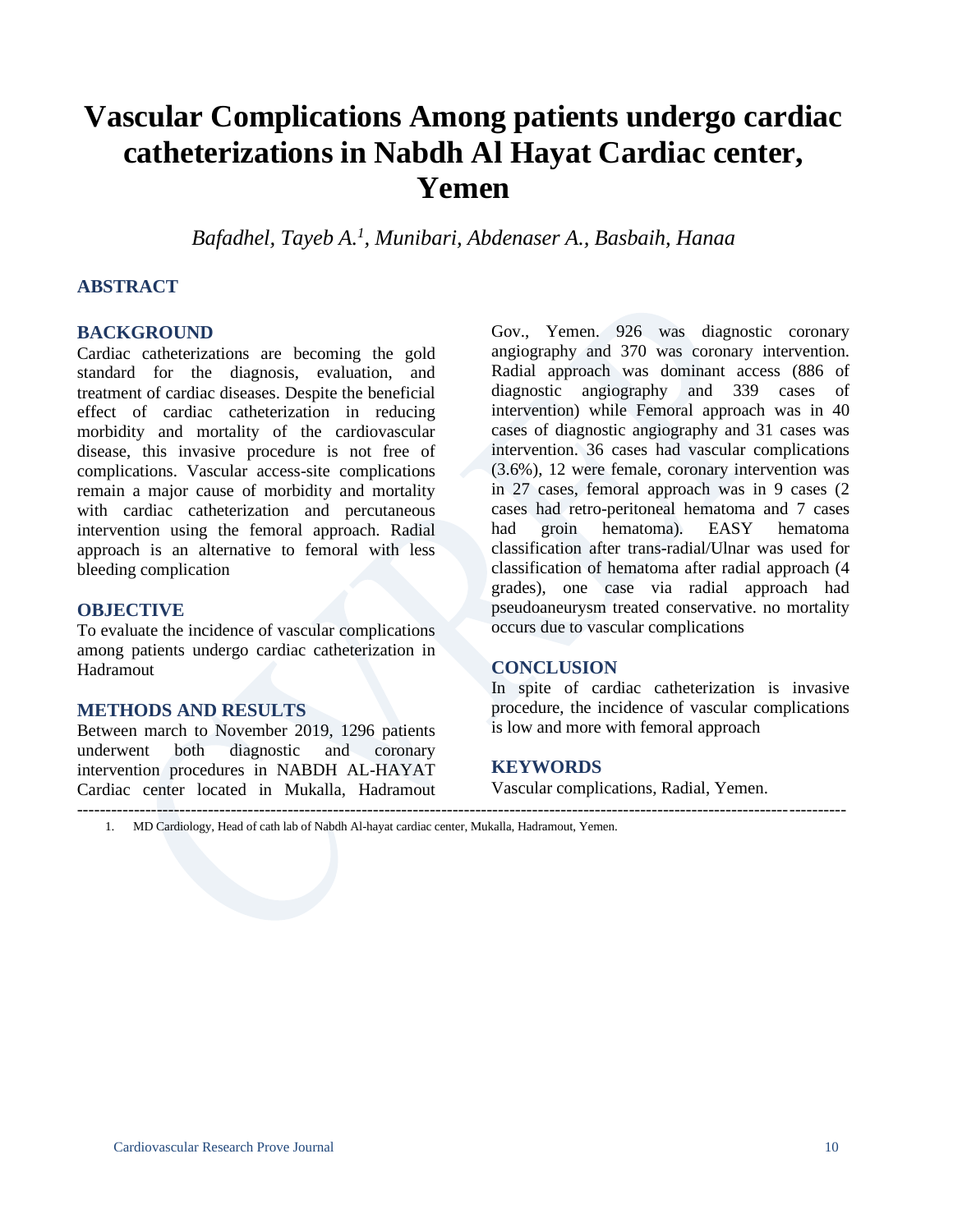### **What Is Hidden in The Bushes of Long Covid 19 Syndrome?**

### *Mona Rayan*

### **ABSTRACT**

### **BACKGROUND**

The detection of myocardial involvement in patients with long covid syndrome is important for the long-term management and outcome of this category of patients.

### **OBJECTIVE**

To estimate the degree of myocardial involvement in patients with long Covid syndrome using Echocardiography.

### **METHODS**

An extended echocardiographic study was done to 16 consecutive patients who had post covid symptoms to assess global and regional LV longitudinal strain.

### **RESULTS**

All included patients recovered from Covid 19

--------------------------------------------------------------------------------------------------------------------------------------- Professor of Cardiology, Ain Shams University, Cairo, Egypt

almost  $21 \pm 7$  days before the study. 56% of patients had palpitation and easy fatiguability and 39% of them had dyspnea on mild effort. 80% of patients were females with a mean age of  $36.9 \pm 9$  years. All patients had normal left ventricular systolic function estimated EF of 66±5.2%, normal diastolic function DT (164.7±39 msec), normal right ventricular size and function TAPSE of 26.4±4.6 estimated RVSP of 22.1±6 mmHg. The most prevalent finding was reduced global longitudinal strain 16±3.34 with the lateral wall being more affected than the septal wall  $(-16.1\pm3.3 \text{ vs. -}$  $20.1 \pm 3.2$  p value=0.002).

### **CONCLUSION**

Myocardial involvement in long Covid syndrome is highly prevalent as detected by global and regional LV longitudinal strain.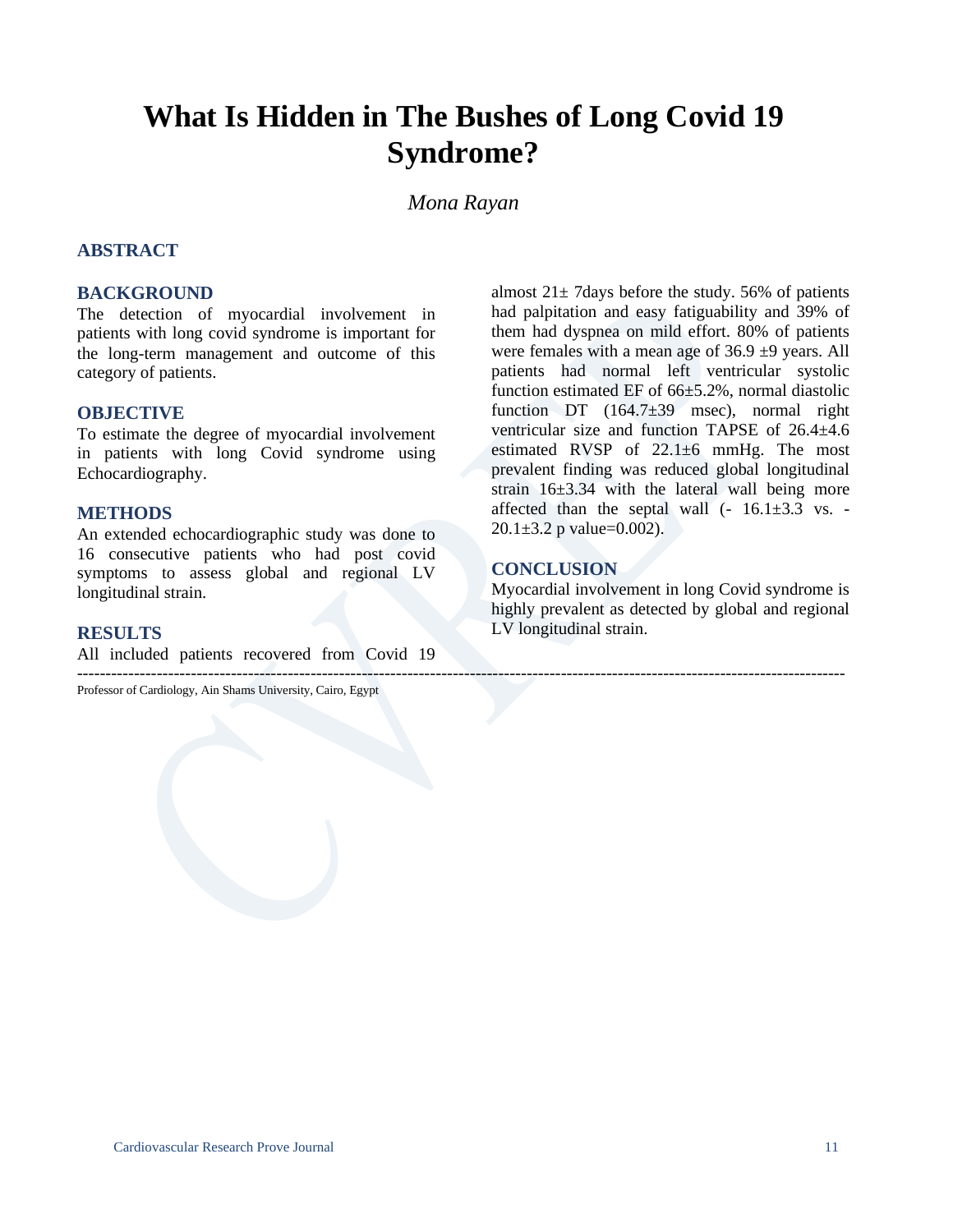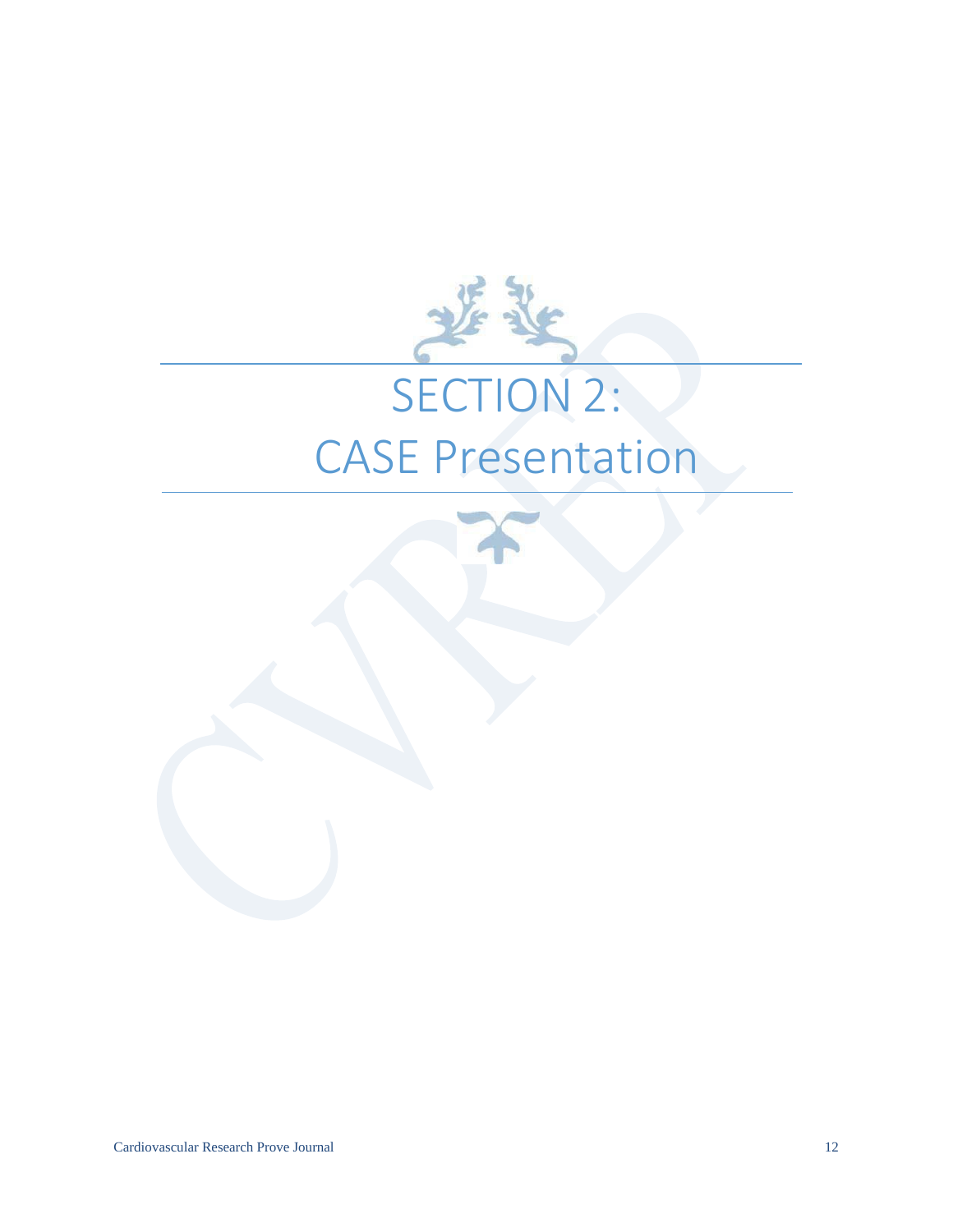### **Can Aortic Root Dilatatio(Ho HH 2015)n be implicated in Pathogenicity of Patent Foramen Ovale**

*Sahar El Shedoudy, Eman Eldokhlah, Reem Rashed*

### **Introduction:**

PFO is a remnant of the fetal circulation, right to left shunt across it can be associated with different pathological conditions including paradoxical embolism. PFO pathogenicity is possibly exacerbated by the dilated aortic root by altering atrial septal geometry increasing atrial septal mobility and potentiation of PFO shunting. (1-4)

### **Case Presentation:**

A 33 years old female complaining of chronic back pain, neck pain and arthritis, she was diagnosed as ankylosing spondylitis and she is on treatment. Her previous transthoracic echocardiography (TTE) done 5 years ago, showed no significant findings. She presented to us 2 months ago with migraine headache and TIA. TTE revealed dilated aortic root measuring 47 mm (much larger than previous study) at the level of sinus of Valsalva, aneurysmal bouncing of inter-atrial septum. TEE revealed an inter-atrial septal aneurysm, PFO with definite right to left shunt, gush of agitated saline into the left atrium immediately after its injection even without straining, a very prominent redundant whip like eustachian valve (Figure 1). TCD revealed grade IV micro-embolic signals.

### **Decision- making:**

The decision was made to close PFO percutaneously. Eustachian valve was held by a steerable ablation catheter against the right atrial wall pulling it down into the proximal portion of inferior vena cava (IVC), limiting its mobility to prevent its interference with the device or its cable. It was successfully closed percutaneously using Occlutech PFO occluder (23/25) with no residual shunt across inter-atrial septum and with no complications (Figure 2). TCD done 1 month after closure was negative.





A) TEE demonstrates PFO tunnel and a long redundant Eustachian valve.

B) TEE demonstrates right to left shunt within the PFO tunnel.



E) Three dimensional TEE demonstrates <sup>a</sup> PFO and <sup>a</sup> long redundant Eustachian valve. F) Three dimensional TEE demonstrates passage of agitated saline bubbles from right atrium to left atrium through PFO.

**Figure 1:** PFO Morphology.



**Figure 2:** Device Closure.

#### Cardiovascular Research Prove Journal 13